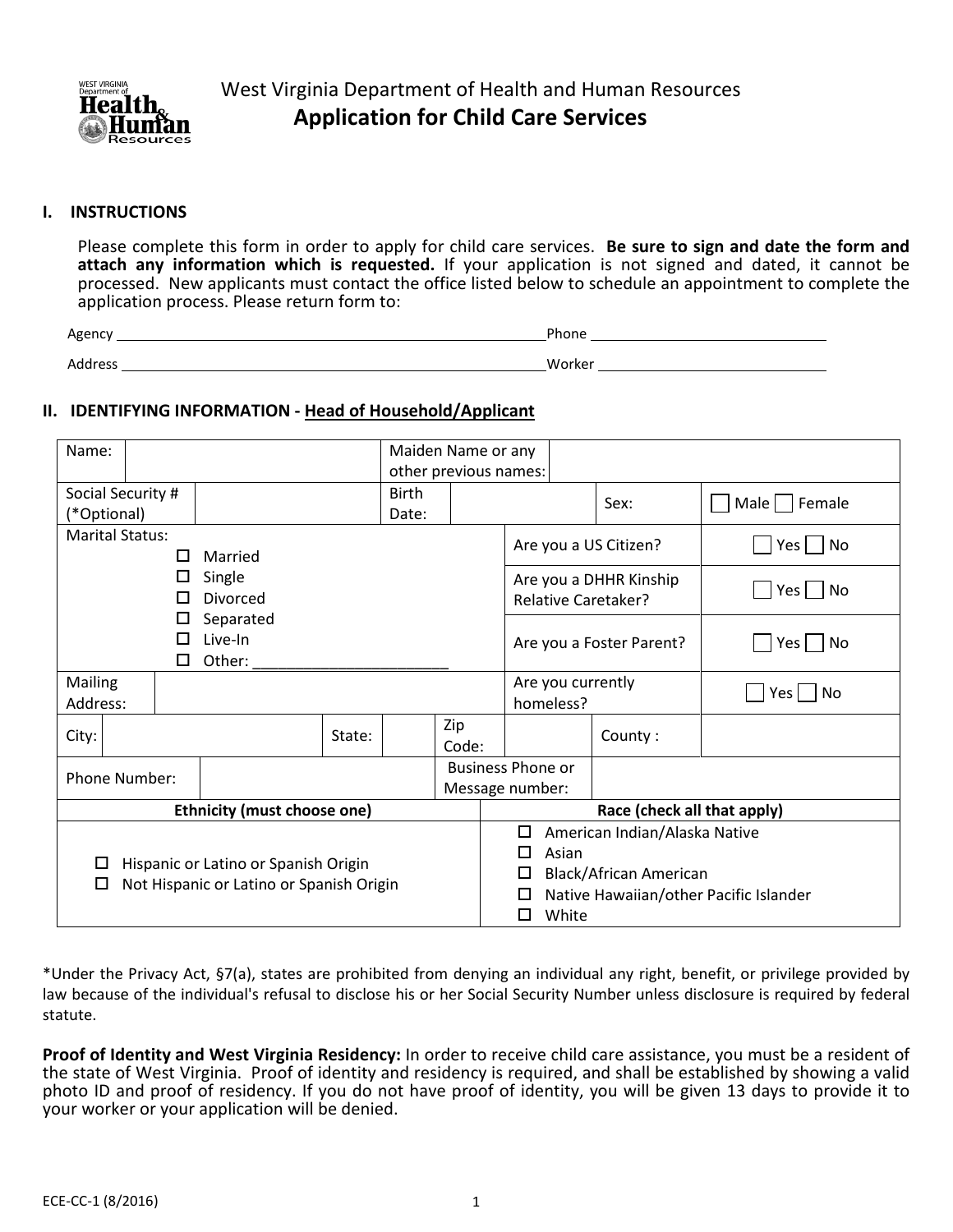# **III. OTHER FAMILY MEMBERS**

| $\mathbf{1}$ .                                                                                                              |                                                                                                                    |  |                                                                          |        |  |                                                                                                                                          |                              |                             |                    |           |  |  |
|-----------------------------------------------------------------------------------------------------------------------------|--------------------------------------------------------------------------------------------------------------------|--|--------------------------------------------------------------------------|--------|--|------------------------------------------------------------------------------------------------------------------------------------------|------------------------------|-----------------------------|--------------------|-----------|--|--|
| Name:                                                                                                                       |                                                                                                                    |  | Maiden Name or any<br>other previous names:                              |        |  |                                                                                                                                          |                              |                             |                    |           |  |  |
|                                                                                                                             | Social Security #<br>(*Optional)                                                                                   |  | Birth Date:                                                              |        |  |                                                                                                                                          | Sex:                         |                             | Male  <br>l Female |           |  |  |
|                                                                                                                             | Relationship to Head of<br>Household:                                                                              |  |                                                                          |        |  |                                                                                                                                          | Is this person a US Citizen? |                             |                    | No<br>Yes |  |  |
| <b>Mailing Address:</b>                                                                                                     |                                                                                                                    |  |                                                                          |        |  |                                                                                                                                          |                              |                             |                    |           |  |  |
| City:                                                                                                                       |                                                                                                                    |  |                                                                          | State: |  | Zip Code:                                                                                                                                |                              |                             | County:            |           |  |  |
|                                                                                                                             | <b>Phone Number:</b>                                                                                               |  |                                                                          |        |  | <b>Business Phone or</b><br>Message Number:                                                                                              |                              |                             |                    |           |  |  |
|                                                                                                                             |                                                                                                                    |  | Is this a child who needs child care? $\vert \vert$ Yes $\vert \vert$ No |        |  |                                                                                                                                          |                              |                             |                    |           |  |  |
|                                                                                                                             | Is this a child with special health care needs? $\vert$ $\vert$ Yes $\vert$ $\vert$ No<br>If yes, please describe: |  |                                                                          |        |  |                                                                                                                                          |                              |                             |                    |           |  |  |
|                                                                                                                             |                                                                                                                    |  |                                                                          |        |  |                                                                                                                                          |                              | Race (check all that apply) |                    |           |  |  |
| <b>Ethnicity (must choose one)</b><br>Hispanic or Latino or Spanish Origin<br>Not Hispanic or Latino or Spanish Origin<br>□ |                                                                                                                    |  |                                                                          |        |  | American Indian/Alaska Native<br>□<br>Asian<br>П<br>Black/African American<br>Native Hawaiian/other Pacific Islander<br>□<br>White<br>ΙI |                              |                             |                    |           |  |  |

| 2.                      |                                                                                                                        |  |                                                                          |        |                                             |      |           |                                                                                                                               |               |             |  |  |  |
|-------------------------|------------------------------------------------------------------------------------------------------------------------|--|--------------------------------------------------------------------------|--------|---------------------------------------------|------|-----------|-------------------------------------------------------------------------------------------------------------------------------|---------------|-------------|--|--|--|
| Name:                   |                                                                                                                        |  |                                                                          |        | Maiden Name or any<br>other previous names: |      |           |                                                                                                                               |               |             |  |  |  |
|                         | Social Security #<br>(*Optional)                                                                                       |  | Birth Date:                                                              |        |                                             | Sex: |           |                                                                                                                               | Male   Female |             |  |  |  |
| Household:              | Relationship to Head of                                                                                                |  |                                                                          |        |                                             |      |           | Is this person a US Citizen?                                                                                                  |               | Yes l<br>No |  |  |  |
| <b>Mailing Address:</b> |                                                                                                                        |  |                                                                          |        |                                             |      |           |                                                                                                                               |               |             |  |  |  |
| City:                   |                                                                                                                        |  |                                                                          | State: |                                             |      | Zip Code: |                                                                                                                               | County:       |             |  |  |  |
|                         | Phone Number:                                                                                                          |  |                                                                          |        | <b>Business Phone or</b><br>Message Number: |      |           |                                                                                                                               |               |             |  |  |  |
|                         |                                                                                                                        |  | Is this a child who needs child care? $\vert \vert$ Yes $\vert \vert$ No |        |                                             |      |           |                                                                                                                               |               |             |  |  |  |
|                         |                                                                                                                        |  | Is this a child with special health care needs? $\Box$ Yes $\Box$ No     |        |                                             |      |           | If yes, please describe:                                                                                                      |               |             |  |  |  |
|                         |                                                                                                                        |  |                                                                          |        |                                             |      |           | Race (check all that apply)                                                                                                   |               |             |  |  |  |
|                         | <b>Ethnicity (must choose one)</b><br>Hispanic or Latino or Spanish Origin<br>Not Hispanic or Latino or Spanish Origin |  |                                                                          |        |                                             |      |           | American Indian/Alaska Native<br>□<br>Asian<br>Black/African American<br>Native Hawaiian/other Pacific Islander<br>П<br>White |               |             |  |  |  |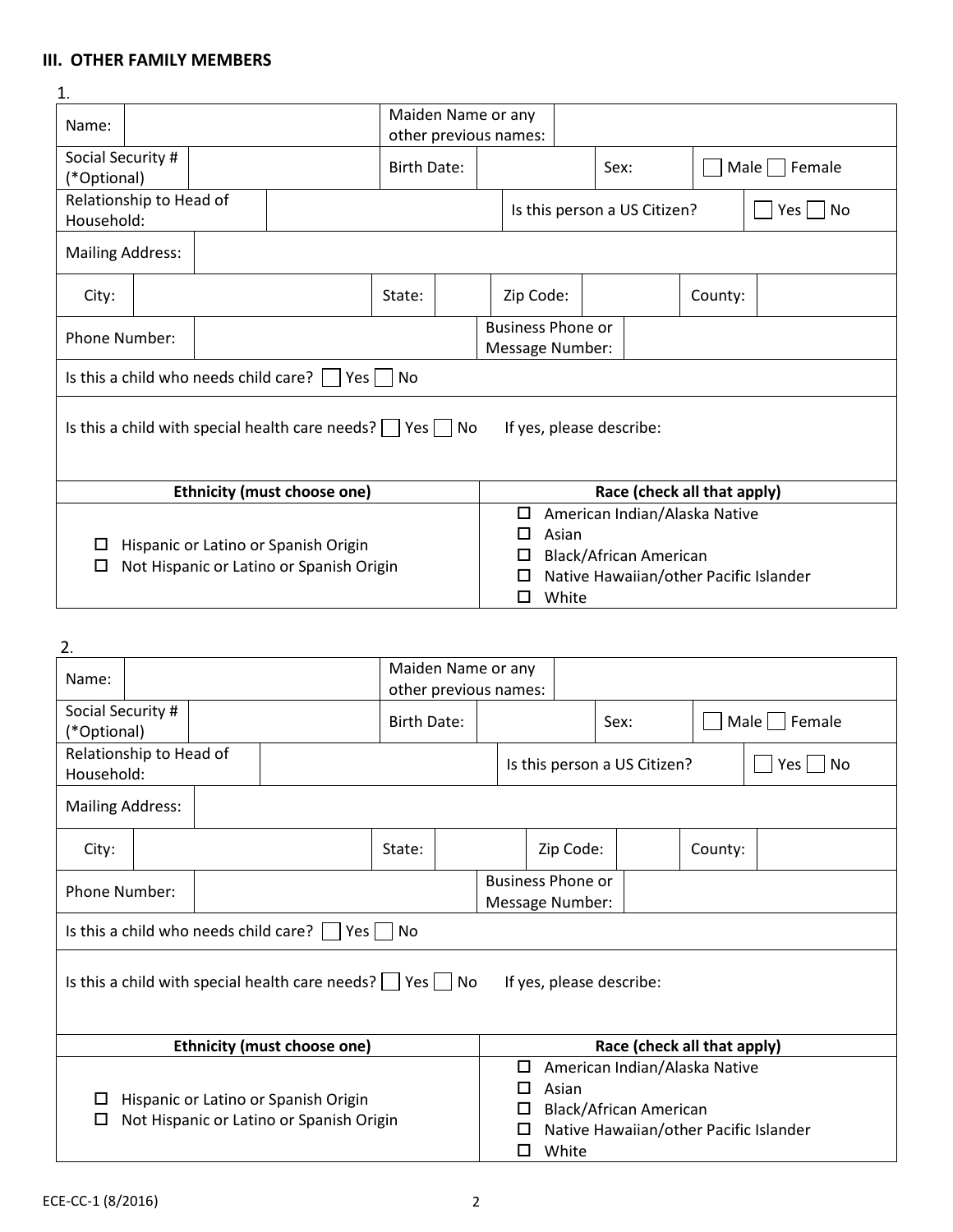| 3. |                                                                                       |  |  |                                                                      |        |                                             |                                                                                                                                               |                    |                             |           |  |  |
|----|---------------------------------------------------------------------------------------|--|--|----------------------------------------------------------------------|--------|---------------------------------------------|-----------------------------------------------------------------------------------------------------------------------------------------------|--------------------|-----------------------------|-----------|--|--|
|    | Name:                                                                                 |  |  |                                                                      |        | Maiden Name or any<br>other previous names: |                                                                                                                                               |                    |                             |           |  |  |
|    | Social Security #<br>(*Optional)                                                      |  |  | Birth Date:                                                          |        |                                             | Sex:                                                                                                                                          | Male    <br>Female |                             |           |  |  |
|    | Relationship to Head of<br>Household:                                                 |  |  |                                                                      |        |                                             | Is this person a US Citizen?                                                                                                                  |                    |                             | No<br>Yes |  |  |
|    | <b>Mailing Address:</b>                                                               |  |  |                                                                      |        |                                             |                                                                                                                                               |                    |                             |           |  |  |
|    | City:                                                                                 |  |  |                                                                      | State: |                                             | Zip Code:                                                                                                                                     | County:            |                             |           |  |  |
|    | <b>Phone Number:</b>                                                                  |  |  |                                                                      |        | <b>Business Phone or</b><br>Message Number: |                                                                                                                                               |                    |                             |           |  |  |
|    |                                                                                       |  |  | Is this a child who needs child care? $  \cdot  $<br>Yes             | No     |                                             |                                                                                                                                               |                    |                             |           |  |  |
|    |                                                                                       |  |  | Is this a child with special health care needs? $\Box$ Yes $\Box$ No |        |                                             | If Yes, please describe:                                                                                                                      |                    |                             |           |  |  |
|    |                                                                                       |  |  | <b>Ethnicity (must choose one)</b>                                   |        |                                             |                                                                                                                                               |                    | Race (check all that apply) |           |  |  |
|    | Hispanic or Latino or Spanish Origin<br>ப<br>Not Hispanic or Latino or Spanish Origin |  |  |                                                                      |        |                                             | American Indian/Alaska Native<br>□<br>Asian<br>LΙ<br>Black/African American<br>П<br>Native Hawaiian/other Pacific Islander<br>H<br>White<br>П |                    |                             |           |  |  |

| 4.                                    |                                                                                                                        |  |                                                                      |                    |                                             |                                             |                          |                                                                                                                                         |                              |               |  |             |  |
|---------------------------------------|------------------------------------------------------------------------------------------------------------------------|--|----------------------------------------------------------------------|--------------------|---------------------------------------------|---------------------------------------------|--------------------------|-----------------------------------------------------------------------------------------------------------------------------------------|------------------------------|---------------|--|-------------|--|
| Name:                                 |                                                                                                                        |  |                                                                      |                    |                                             | Maiden Name or any<br>other previous names: |                          |                                                                                                                                         |                              |               |  |             |  |
| (*Optional)                           | Social Security #                                                                                                      |  |                                                                      | <b>Birth Date:</b> |                                             |                                             |                          | Sex:                                                                                                                                    |                              | Male   Female |  |             |  |
| Household:                            | Relationship to Head of                                                                                                |  |                                                                      |                    |                                             |                                             |                          |                                                                                                                                         | Is this person a US Citizen? |               |  | No<br>Yes l |  |
| <b>Mailing Address:</b>               |                                                                                                                        |  |                                                                      |                    |                                             |                                             |                          |                                                                                                                                         |                              |               |  |             |  |
| City:                                 |                                                                                                                        |  |                                                                      | State:             |                                             |                                             | Zip Code:                |                                                                                                                                         |                              | County:       |  |             |  |
|                                       | Phone Number:                                                                                                          |  |                                                                      |                    | <b>Business Phone or</b><br>Message Number: |                                             |                          |                                                                                                                                         |                              |               |  |             |  |
| Is this a child who needs child care? |                                                                                                                        |  | Yes                                                                  | <b>No</b>          |                                             |                                             |                          |                                                                                                                                         |                              |               |  |             |  |
|                                       |                                                                                                                        |  | Is this a child with special health care needs? $\Box$ Yes $\Box$ No |                    |                                             |                                             | If Yes, please describe: |                                                                                                                                         |                              |               |  |             |  |
|                                       |                                                                                                                        |  |                                                                      |                    |                                             |                                             |                          |                                                                                                                                         | Race (check all that apply)  |               |  |             |  |
| □<br>□                                | <b>Ethnicity (must choose one)</b><br>Hispanic or Latino or Spanish Origin<br>Not Hispanic or Latino or Spanish Origin |  |                                                                      |                    |                                             |                                             |                          | American Indian/Alaska Native<br>□<br>Asian<br>П<br>Black/African American<br>□<br>Native Hawaiian/other Pacific Islander<br>White<br>П |                              |               |  |             |  |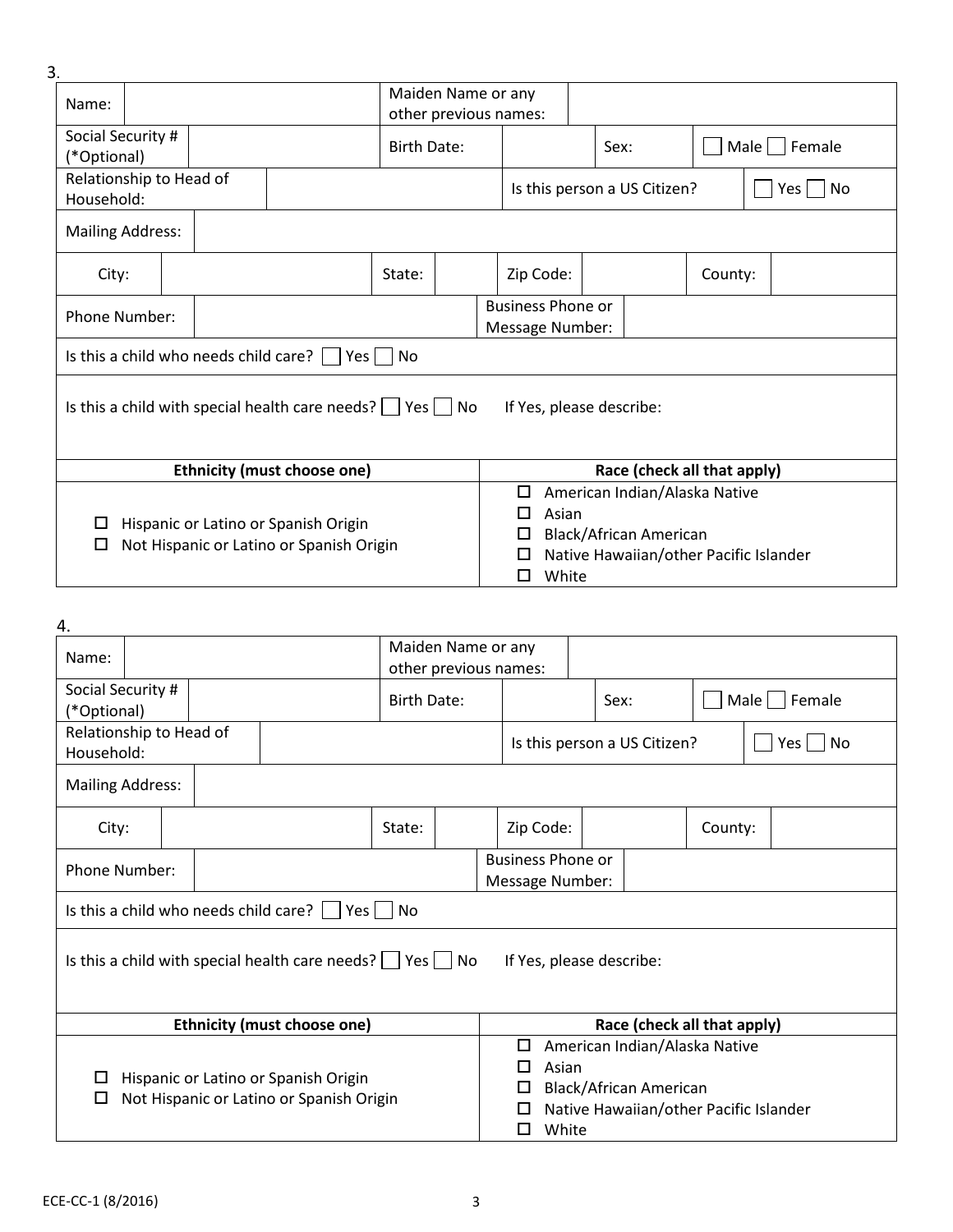# **IV. REASON FOR NEEDING CHILD CARE**

The following information shows why you need child care.

- 1. List adult's name.
- 2. Is this person a WV WORKS participant? Put Y or N.
- 3. Why does this person need care? Enter working, school or
- training, Court Ordered Child Care or CPS Plan.
- 4. Enter name of employer or school.
- 5. Enter date this person started working or attending school.
- 6. Enter the adult's phone number at work or school.<br>
7. Enter the days and hours this person works or
- Enter the days and hours this person works or attends school.

| 1. Name of Adult | 2. WV WORKS<br>Participant?<br>Y or N | 3. Reason for Care   4. Employer Name or   5. Starting   6. Phone Number   7. Schedule<br><b>School Name</b> | l Date | I (Days & Hours)   no. of required | 8. Does Client<br>work minimum l<br>hours? |
|------------------|---------------------------------------|--------------------------------------------------------------------------------------------------------------|--------|------------------------------------|--------------------------------------------|
|                  |                                       |                                                                                                              |        |                                    |                                            |
|                  |                                       |                                                                                                              |        |                                    |                                            |

#### **Required Verifications:**

- 1. **School** You must verify school attendance with a letter from the school, copy of your school schedule, and a copy of your most recent grades.
- 2. **Work** you must provide one month's worth of pay stubs for each person who works. If you are newly employed and have not received one month's worth of pay stubs, you must have your employer complete the New Employment Verification Form (ECE-CC-1B)
- 3. **CPS Safety or Treatment Plan** a copy of the plan must be received which lists days and hours care is requested and any special requirements such as a waiver of fee payment.

## **V. PROVIDER INFORMATION**

- 1. Use the chart below to list your provider information. Include the following in each block:
	- A. Your children's first names.
	- B. Name of the provider for each child.
	- C. Provider's address street, city and zip
	- D. Provider's phone
	- E. If the provider is related to your child aunt, uncle, grandparent, etc.
	- F. Type of care whether it's a:
		- 1.) Child care center caring for 13 or more children.
		- 2.) In home provider who comes to your home. (In-home care is paid only by special approval and on limited basis.)
		- 3.) Registered family child care home caring for 1- 6 children.
		- 4.) New family provider.
		- 5.) Family child care facility caring for 7-12 children.
		- 6.) Unlicensed after school program operating fewer than 4 hours per day.
		- 7.) Relative family child care: a grandparent, aunt or uncle who cares only for related children.

| 1. Child | 2. Provider Name | 3. Provider Address | 4. Provider<br>Phone# | 5. If Related, How?   6. Type of Care |  |
|----------|------------------|---------------------|-----------------------|---------------------------------------|--|
|          |                  |                     |                       |                                       |  |
|          |                  |                     |                       |                                       |  |
|          |                  |                     |                       |                                       |  |
|          |                  |                     |                       |                                       |  |
|          |                  |                     |                       |                                       |  |

2. Do you need your provider to care for children before 6 AM, after 7 PM, on weekends, or for a twelve hour shift?

| Y<br>c |
|--------|
| N<br>n |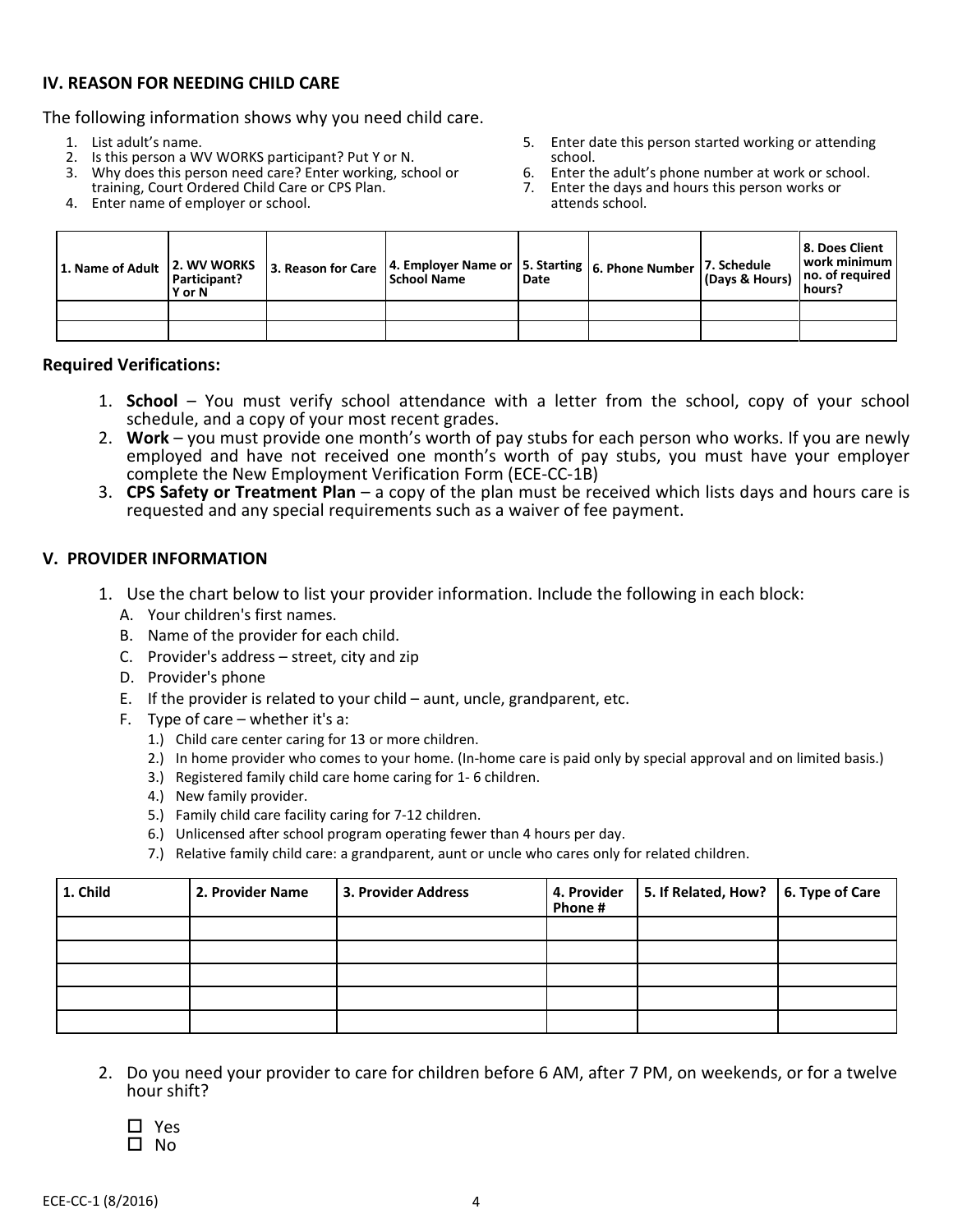#### **VI. PRIMARY LANGUAGE**

- 1. What is the primary language spoken in your home?
	- $\square$  English
	- $\square$  Spanish
	- $\Box$  Native Central, South American, and Mexican languages (e.g., Mixteco, Quichean)
	- $\Box$  Caribbean languages (e.g., Haitian-Creole, Patois)
	- $\Box$  Middle Eastern and South Asian languages (e.g., Arabic, Hebrew, Hindi, Urdu, Bengali)
	- $\square$  East Asian languages (e.g., Chinese, Vietnamese, Tagalog)
	- □ Native North American/Alaska Native languages
	- $\Box$  Pacific Island languages (e.g., Palauan, Fijian)
	- $\Box$  European and Slavic languages (e.g., German, French, Italian, Croatian, Yiddish, Portuguese, Russian)
	- $\Box$  African languages (e.g., Swahili, Wolof)
	- $\Box$  Other (e.g., American Sign Language)
	- $\Box$  Unspecified (unknown or head of household declined to identify home language)

## **VII. RESOURCE and REFERRAL**

- 1. Please check below if you were provided any of the following information about child care services.
	- $\Box$  A list of legally operating child care providers
	- $\Box$  Written material on types of care and quality of care
	- $\Box$  Copies of child care regulations
	- $\Box$  Resource and Referral counseling
	- $\Box$  Checklist of health and safety concerns
	- $\Box$  Information on the child care provider complaint policy
- 2. Did you receive a Child Health Insurance Program Application (CHIP)?
	- □ Yes
	- $\Box$  No
	- $\Box$  Family has coverage
- 3. Were you given an opportunity to register to vote?
	- □ Yes
	- $\square$  No
	- $\Box$  Already registered to vote

## **VIII. INCOME VERIFICATION**

- 1. For each person who works, you must attach either:
	- A. Copies of that person's most recent pay stubs for at least one month's time, or
	- B. A completed "New Employment Verification Form" which shows monthly gross income or hourly wage and average number of hours worked weekly.
	- C. If income varies and there have been no changes in hourly wage or salary, three months of pay stubs may be provided.
	- D. If a person is self-employed, net income must be reported and verified by business and/or tax records.
- 2. If you receive child support, you must send in either:
	- A. A copy of your divorce or child support decree, or
	- B. Verification of child support from the Bureau of Child Support Enforcement.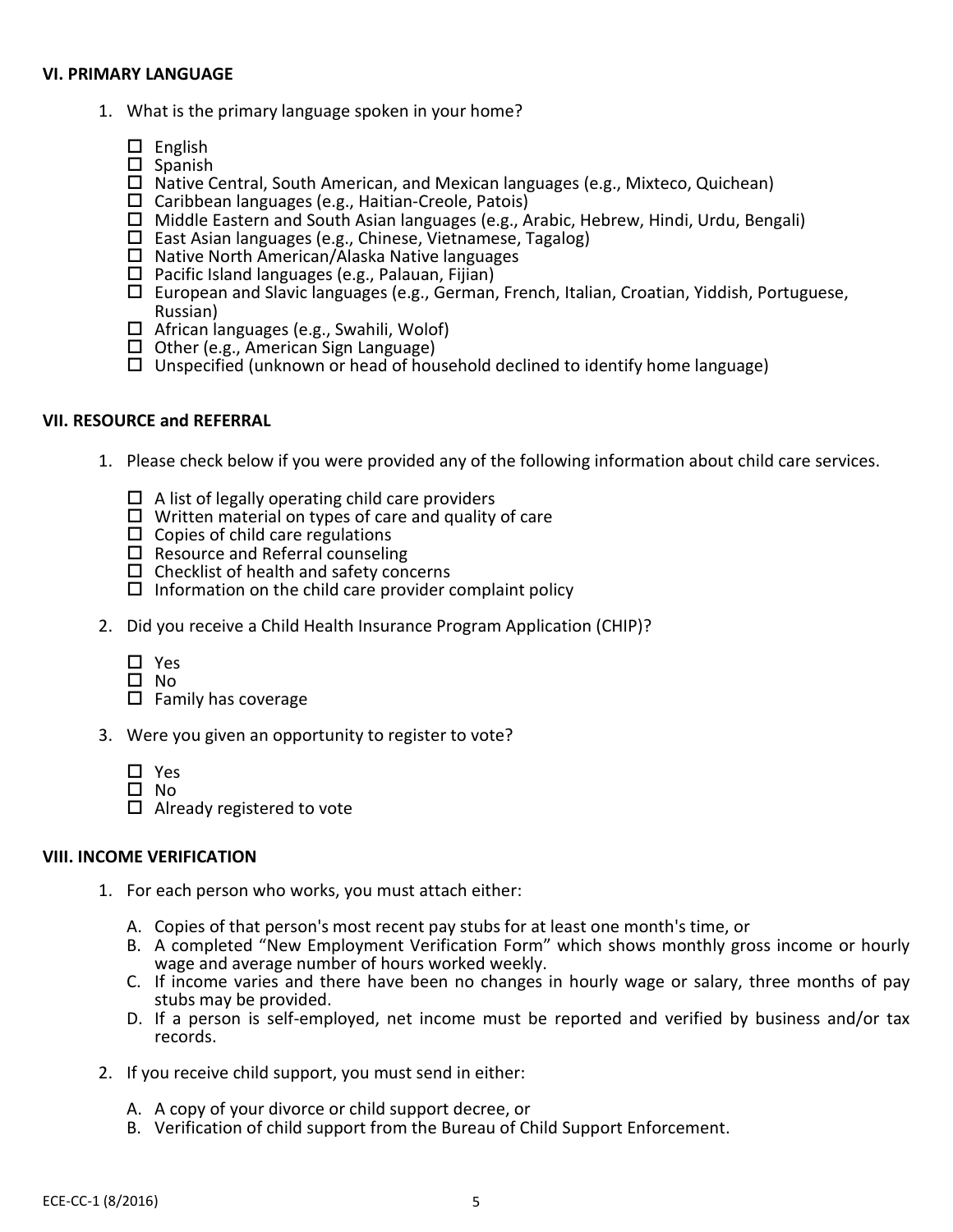- 3. Do your total household assets exceed \$1,000,000?
	- Yes  $\square$  No
- 4. Instructions for completing the chart below:
	- A. Please enter the name of the head of the household in the column marked "Your Name."
	- B. Please enter the name of other adults or children in your home who receive income.
	- C. Go down the column under your name and look at the income types. For example, number one is wages. Enter the amount of your wages and how often you receive it. Go down each row and enter any income you receive from other sources.
	- D. If you have a second job, go to the next column and enter your name, then enter your wages from your second job on that line.
	- E. If other people in your home have income, enter their names in one of the columns and then go down the chart and enter that income on the row that shows the type of income.

| Name of<br>Household<br><b>Member</b>               | <b>Your Name:</b> |                                                                                                          | Other: |           | Other: |           | Other: |           |  |  |  |  |  |
|-----------------------------------------------------|-------------------|----------------------------------------------------------------------------------------------------------|--------|-----------|--------|-----------|--------|-----------|--|--|--|--|--|
| <b>Income Type</b>                                  |                   | List below the gross amount and how often income is received by yourself and other<br>household members. |        |           |        |           |        |           |  |  |  |  |  |
|                                                     | Amount            | How Often                                                                                                | Amount | How Often | Amount | How Often | Amount | How Often |  |  |  |  |  |
| Wages (Gross)                                       |                   |                                                                                                          |        |           |        |           |        |           |  |  |  |  |  |
| <b>TANF Benefits</b>                                |                   |                                                                                                          |        |           |        |           |        |           |  |  |  |  |  |
| Social Security<br><b>Benefits</b>                  |                   |                                                                                                          |        |           |        |           |        |           |  |  |  |  |  |
| Veteran's Benefits                                  |                   |                                                                                                          |        |           |        |           |        |           |  |  |  |  |  |
| Worker's<br>Compensation                            |                   |                                                                                                          |        |           |        |           |        |           |  |  |  |  |  |
| <b>Disability Benefits</b>                          |                   |                                                                                                          |        |           |        |           |        |           |  |  |  |  |  |
| Unemployment<br>Compensation                        |                   |                                                                                                          |        |           |        |           |        |           |  |  |  |  |  |
| Retirement<br><b>Benefits</b>                       |                   |                                                                                                          |        |           |        |           |        |           |  |  |  |  |  |
| Farm Self<br>Employment                             |                   |                                                                                                          |        |           |        |           |        |           |  |  |  |  |  |
| Non-Farm Self<br>Employment                         |                   |                                                                                                          |        |           |        |           |        |           |  |  |  |  |  |
| Alimony                                             |                   |                                                                                                          |        |           |        |           |        |           |  |  |  |  |  |
| Child Support                                       |                   |                                                                                                          |        |           |        |           |        |           |  |  |  |  |  |
| Food Stamps                                         |                   |                                                                                                          |        |           |        |           |        |           |  |  |  |  |  |
| Housing<br>Assistance<br>(Not Considered<br>Income) |                   |                                                                                                          |        |           |        |           |        |           |  |  |  |  |  |
| Other:                                              |                   |                                                                                                          |        |           |        |           |        |           |  |  |  |  |  |